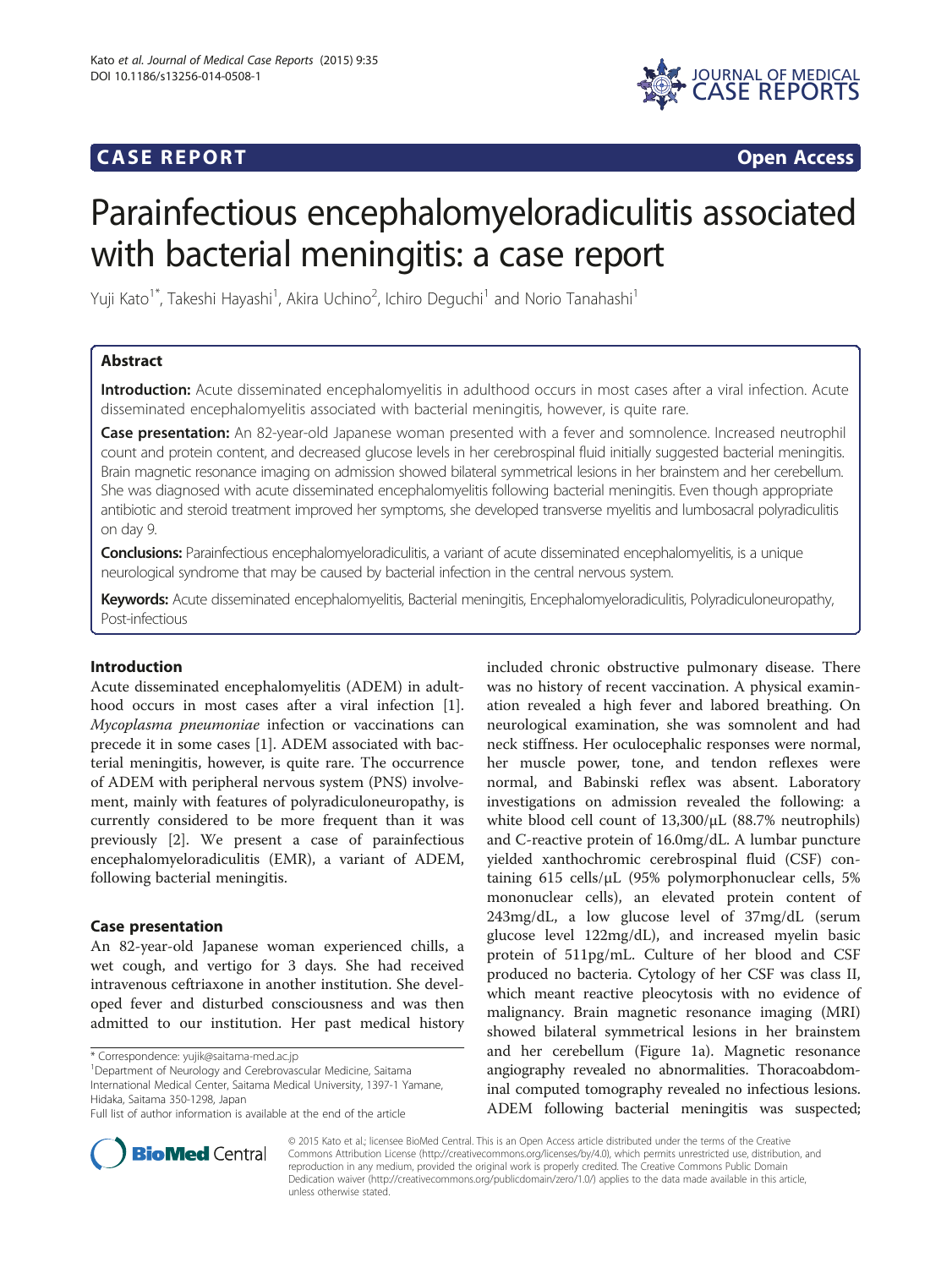<span id="page-1-0"></span>

intravenous meropenem and dexamethasone were immediately initiated as an empirical treatment for bacterial meningitis.

The patient improved over the next few days. However, on day 9, she suddenly developed flaccid paralysis of her lower limbs, associated with sensory loss below the level of her ninth thoracic vertebra and urinary retention. Tendon reflexes were normal in her upper extremities, but absent in her lower extremities. MRI of her spinal cord performed on day 11 revealed an intramedullary lesion at the level of the 6th to 12th thoracic vertebrae (Figure 1b, c), and high-dose corticosteroid therapy was started. After 18 days of antibiotic therapy, a repeat lumbar puncture showed an improvement in her CSF findings: 11 cells/μL, a protein content of 10mg/dL, and glucose levels of 98mg/dL (serum glucose 121mg/dL). By contrast, her symptoms did not improve.

A brain MRI on day 19 showed resolution of the prior lesions and the development of new lesions in her basal ganglia (Figure 1d). On day 23, a nerve conduction study was performed. This showed that motor nerve conduction velocity (37.0m/second) and compound muscle action potential (3.2mV) in her tibial nerve were decreased, and an F wave could not be evoked. Those in her median nerve were normal. These results suggested parainfectious EMR. After a month, her flaccid paraplegia was only slightly alleviated.

### **Discussion**

In the present case, the clinical course and laboratory data were consistent with partially treated bacterial meningitis, although the causative bacterium was not identified. Some bacterial agents are associated with ADEM, although less frequently than viruses. These